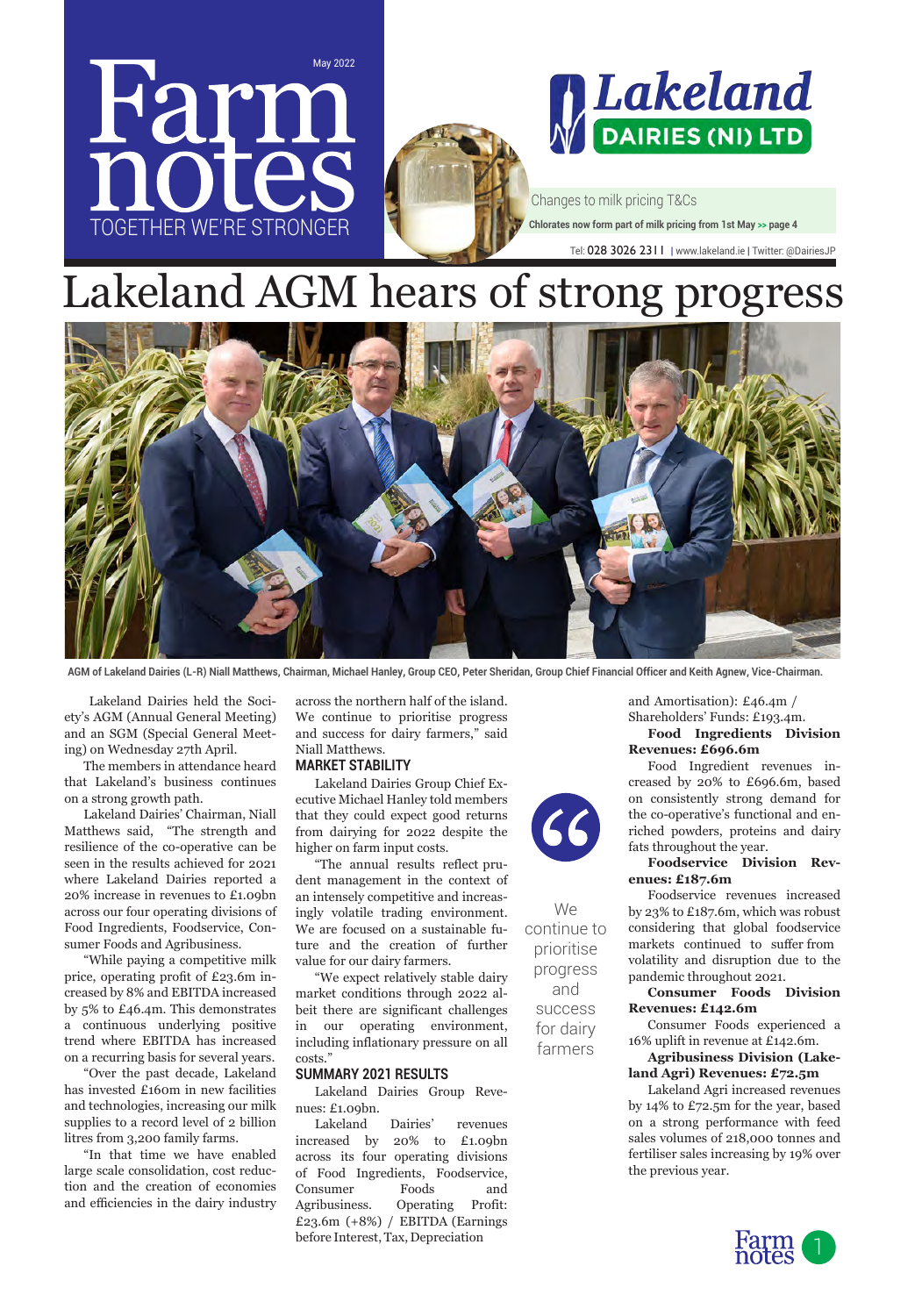# Making the best possible silage on your farm

Silage season is in full swing across the country. Some suppliers have already made their first cut in late April, taking advantage of the dry weather.

In most cases it was late March and early April before silage received its chemical fertiliser so most farmers should be aiming to cut now in mid May.

As grass approaches heading, yield increases. However, leave it too late and protein, digestibility and metabolisable energy all decline. After heading, the digestibility of grass falls by about 0.5% a day.

Delaying cutting might produce a heavier crop, but because its nutritional value will be lower, it won't have the same ability to support milk production. Plus, losses are actually higher than with a lighter crop.

So the yield benefit isn't as great as you might think. Early cuts allow for subsequent cuts at intervals of 5-6 weeks to maintain quality.

• Mow no lower than 6.5 cm to ensure rapid regrowth

Cut midday or early afternoon with a mower conditioner

#### **SILAGE DRY MATTER**

A common problem encountered on suppliers' farms is low dry matter silage.

Wet silage leaves it very difficult to achieve desired intakes for high yielding cows.

A Dry Matter of 28 - 32% should be aimed for with the silage being picked up within 24 hours.

Auto–swathers on mowers which



throw 20 or 30 foot of grass into one row make it impossible to wilt.

Grass in a 6m (20 foot) row will only reach 23% DM after 48 hours. This is not ideal as grass is still too wet and also respiration losses will lead to lower levels of energy in the silage.

The ideal is mowed flat, tedded and rowed and harvested inside 24 hours to achieve close to 30% DM.

Take care not to over-wilt. If grass is dry at mowing and there are sunny conditions and temperatures of over 18°C, then a 12-hour wilt might be sufficient.

Make regular checks on dry matter levels. If silage is made too dry, it becomes prone to losses through heating caused by aerobic spoilage.

#### **OTHER POINTS TO CONSIDER**

• Apply a silage additive if deemed  necessary.

If harvesting conditions are not ideal or sugar content of grass is low:

• Select an additive containing the most efficient fermentation bacteria Chop long to maintain structural fibre

- Consider a chop length of 5cm or longer for good clamp management
- If above 30% DM then chop length should be less than 5cm

Ensile for the best possible fermentation

• Apply best practice approach when clamping or baling

• Roll to squeeze out air

Seal effectively to maintain airtight conditions

• Ensile in layers to maximise compaction

## Dairy farm carbon audits commence

Dairy farm carbon audits are currently being undertaken on farms in Northern Ireland.

This new initiative is to help tackle carbon emissions within the dairy sector and was launched by Agriculture and Environment Minister, Edwin Poots.

The programme runs in conjunction with dairy processors and is led by the Dairy Council Northern Ireland, and CAFRE.

BDG dairy farmers in Northern Ireland can take part in the programme which will enhance the understanding of carbon emissions within the sector and how to reduce them.

We would strongly encourage all eligible dairy farmers to get involved in the programme.

There are a number of reasons why these carbon audits need to happen.

If we are to reduce our carbon footprint we need to measure emissions.

Secondly, our customers are asking for information on the level of emissions and what measures are being taken to reduce these.

And third, we need baseline data to provide proof as to the sustainability of family run dairy farms in Northern Ireland.

#### **LAKELAND DAIRIES AND THE OTHER MILK PURCHASERS IN NI SUPPORT THE PROGRAMME.**

**TO FIND OUT MORE INFORMATION ON THE DAIRY FARM CARBON AUDIT PROGRAMME AND HOW TO PARTICI-PATE PLEASE CONTACT LAKELAND DAIRIES MEMBER RELATIONS .**

## Lakeland Dairies at the Balmoral Show

The 153rd Balmoral Show will take place from Wednesday 11th to Saturday 14th May 2022 at Balmoral Park, Lisburn.

The Balmoral Show is one of the main dates in the diary for all farmers and Lakeland Dairies is delighted to be in attendance for the course of the week.

#### **We will be exhibiting at stand C18**  and we welcome any supplier as well as their families to come and join us on the stand any of the days.

Suppliers can join us for a customary ice-cream cone using world class Lakeland Dairies milk or have a cup of tea with members of the Lakeland Dairies Board, Management Team as well as your local Member Relations representative.



 $\ddot{\phantom{a}}$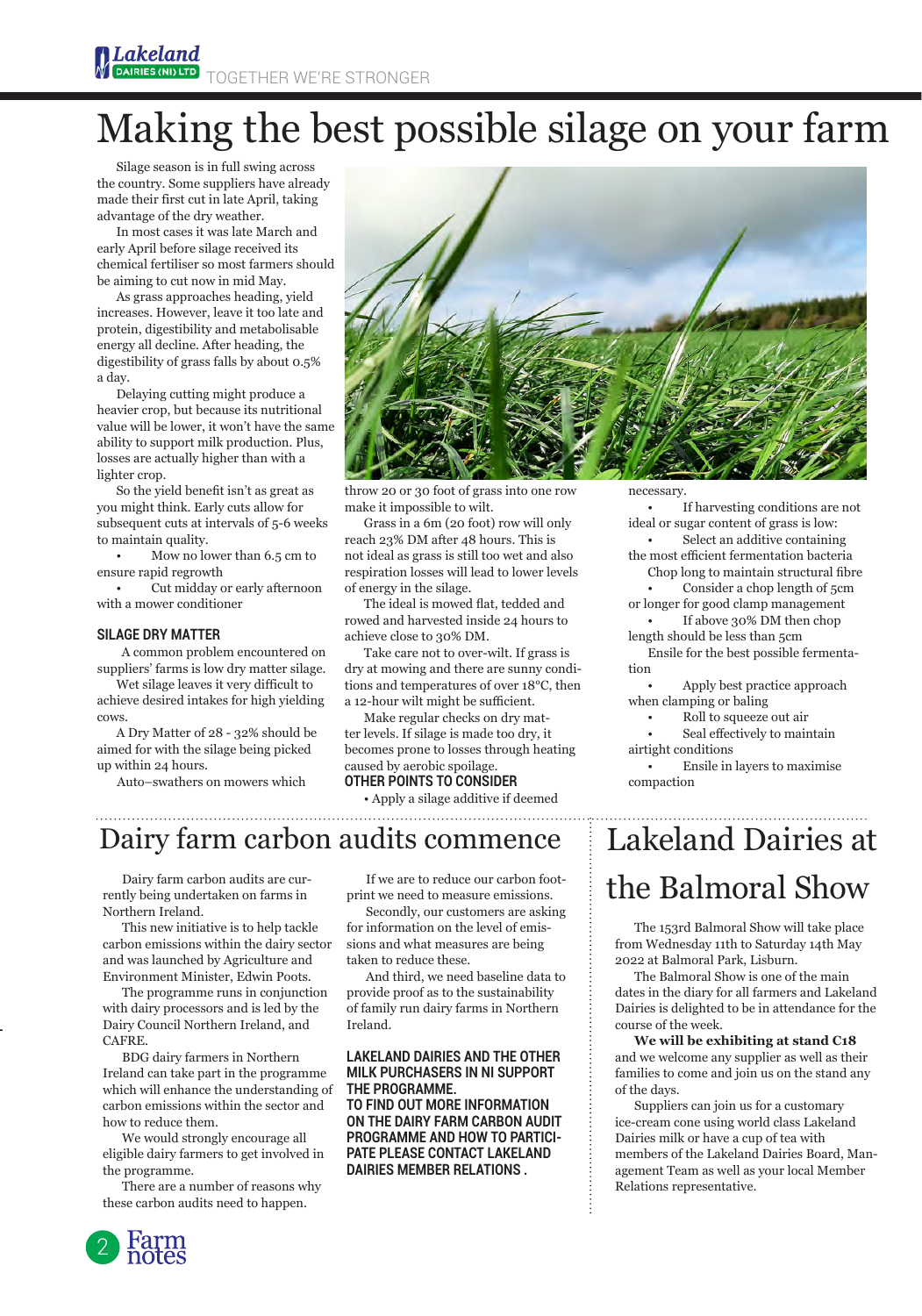TOGETHER WE'RE STRONGER

# Top 10 tips for passing Red Tractor audit

If you know you have an inspection pending or have received the date of your next inspection, please ensure to contact your local Lakeland Dairies Red Tractor Advisor to help you prepare for the Audit.

**Tyrone/Fermanagh Jennifer Prue 07767-846350**

**Antrim/Derry/Londonderry Ian Olphert 07525-897746**

**Down/Armagh Heather Martin 07741-168627**

#### **1. FARMYARD**

Maintenance should be maintained throughout the year not just before an inspection.

The dairy and parlour should be kept clean at all times

• Broken gates and tin should be replaced when required

#### • ALL effluent must be collected **2. MEAL BINS**

Ensure area surrounding meal bins are kept clean and all areas feed is stored are labelled correctly.

#### **3. EAR TAGS**

• All Cattle must have two ear tags.

• All calves must be tagged from 36 hours old and be given access to clean fresh water from birth.

#### **4. WELL/BOREHOLE WATER**

Well or Borehole Water used to wash the milking plant must be tested, contact your Lakeland Dairies Red Tractor advisor to arrange this.

#### **5. MILKING PARLOUR**

Make sure you get the Milking Parlour Pulsation Check Certificate and Bulk **DRAWL PERIODS** Tank Gas Check Certificate when they are carried out during the year.

#### **6. SPRAYING**

- PA1 PA2 certificates
- Sprayer MOT
- Receipt or docket if a contractor carried out the spraying

If your sprayer is older than five years, it must have an MOT carried out every three years.

#### **7. VET DOCUMENTS**

Ensure you have all the vet documentation:

- Health Plan Signed
- Vet Review Signed

• Johnes Vet Declaration (Risk Assessment)

• Needle/Medicine Bottle Disposal

• TB Test Appointment Letter **8. MEDICINE CUPBOARDS**

Can no longer be kept in the same room as the Bulk Tank.

Medicine stores need to be locked with a sharps box.<br>**9 MEDICIN** 

### **9. MEDICINE RECORDS - WITH-**

Withdrawal Periods should be recorded, Length of withdrawal in DAYS/ HOURS AND the DATE it can go into the MEAT chain as well as the length of withdrawal in DAYS/HOURS AND the DATE it can go into the MILK chain.

• For Individual Treatments Cow ID must be recorded and the Reason for Use.

• Everything you give to your 

animals must be recorded.

New Medicine Books are available from the NIFCC to all FQAS Beef and Sheep members.

Lakeland **DAIRIES (NI)** 

#### **10. HUSBANDRY PROCEDURES, ANAESTHETIC AND ANALGESIC USE**

• Dehorning Paste – must be used at less than one week of age alongside a pain relief which is recorded in the medicine book

• Dehorning Gas or Electric Burner – must be used at less than two months of age with BOTH a Pain Relief (analgesic) and an Anesthetic.

• Squeezing using a burdizzo - must be carried out at less than two months using pain relief which must be recorded in the medicine book

#### **NON-COMPLIANCES**

You should aim to have as few non compliances as possible to avoid repeat inspections and Spot Checks. **REMEMBER YOU MUST CLOSE OUT ALL YOUR NON-COMPLIANCES WITHIN 28 DAYS OF THE DATE OF INSPECTION OTHERWISE YOU WILL BECOME SUS-PENDED FROM THE SCHEME.** 

Falling BVD levels and the need to protect at-risk herds

Latest figures from the BVD Programme show that for the first time in the life of the NI BVD Programme, for three consecutive months fewer than 40 herds have been retaining BVD Positives for more than five weeks.

Snapshot figures from the start of May indicated that there were 181 living BVD Positives in 113 affected herds. The rolling herd level prevalence has fallen to 4.57%, the lowest level seen this year, with a greater improvement being seen in beef herds compared to dairy herds.

Larger herds have generally a greater likelihood of infection getting in. The key risk factors that increase the probability of BVD entering a herd are: • History of BVD in the herd • Purchase of cattle • Purchase of 'Trojan' cattle (in-calf animals carrying a

PI calf) • Increased concentration of BVD-Positive animals in the vicinity of the herd.

BVD vaccination induces a protective immunity in breeding animals to help avoid a range of negative outcomes of infection including failure to conceive, abortion, birth defects and most importantly the creation of calves that are persistently infected with BVD virus.

Factors to consider in whether to vaccinate will include: animal movements into a herd, the level of contact with neighbouring herds, whether there have been outbreaks in a neighbouring or associated herd; a greater than normal throughput of people, such as on demonstration farms; and in herds of high genetic merit females where progeny is of a higher value.